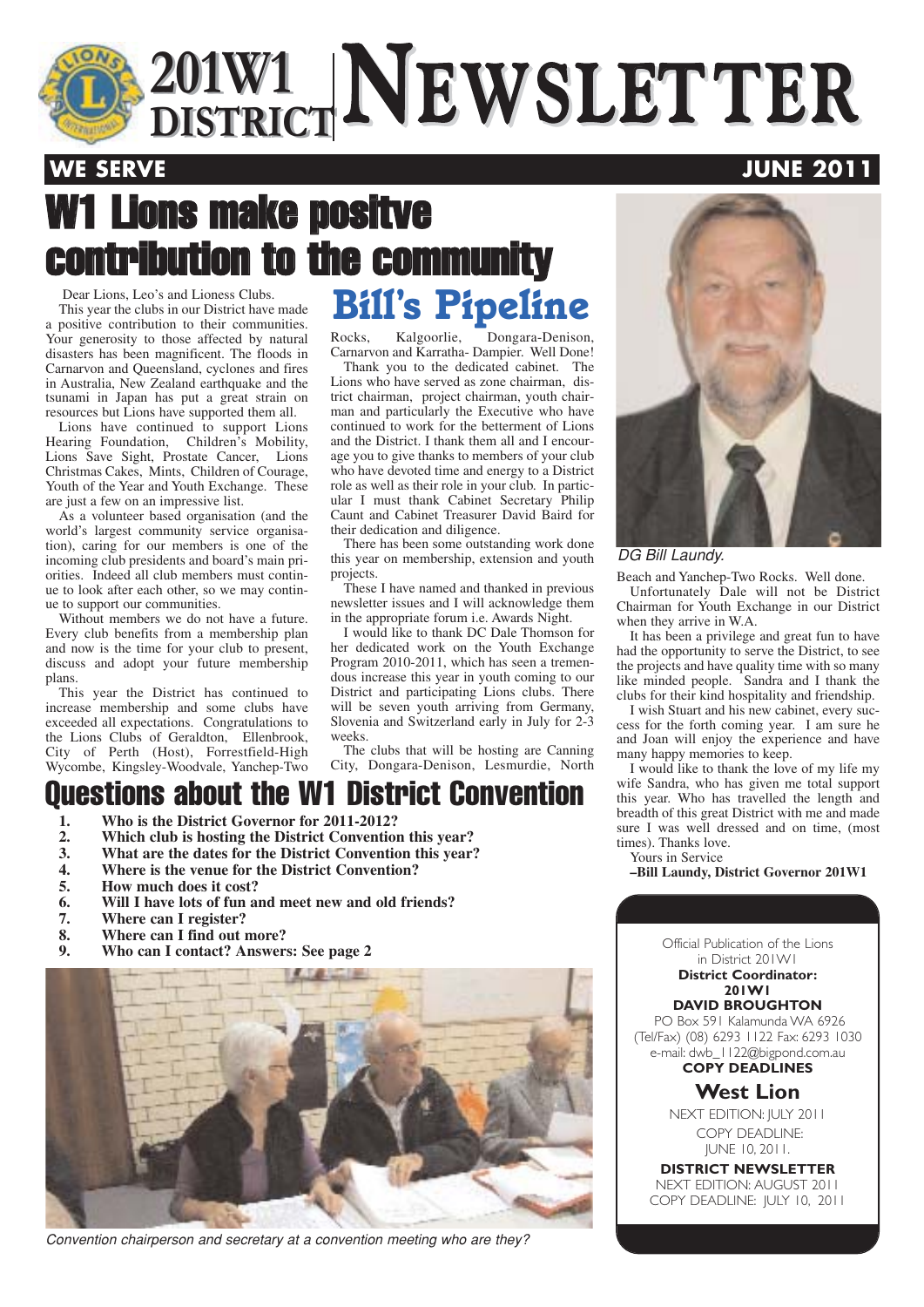## Lion Reg at the MD 308 convention in Ipoh

Late last year Swan Districts W1 Lion Reg Francis was invited to attend the 2011, 308MD Convention in Ipoh by B2 Cabinet Secretary Lion Lee Boon Hoe who was standing for second vice District Governor and needed some moral support from his old mate. They have been friends for a long time.

Reg left Perth on April 26 for Penang via Singapore arriving in Penang next day. Lion Lee was at the airport to meet Reg and to transport him to his hotel in Georgetown.

Following that Reg was invited by management of Penang Hill Funicular Railway to inspect the newly opened upgraded railway and dinner to catch up with old friends.

The following Friday Lion Lee escorted Reg to the convention in Ipoh where he joined up with Mandurah W2 Lion Graham Madigan and wife Carol making three from Western Australia in attendance.

Day two in Ipoh saw the 49th Multiple District 308 officially opened by Sultan Azlan Shah of Perak at Stadium Indera Mulia.

"More people should be inspired to look beyond materialistic pursuits so that they can embark on the path of service, said the Sultan.

Citing Lions Clubs, he said, "The members served as a good example to others.

"The humanitarian services rendered by club members are a beacon of hope that have illuminated many lives engulfed by darkness."

The convention aptly themed 'Love Makes Everything Possible' saw 1,800 Lions and partners in attendance from 319 clubs of Districts 308 from Malaysia and Singapore, plus two clubs from WA.



Reg Francis is pictured with past World President Lion Kajit Habanananda and other Lions at a dinner in Ipoh.

Any Lion would find it hard to cover every hospitality room in Ipoh, but from what was on it was great Lions fellowship.

Reg had a most interesting discussion with Lion Past International President Lion Kajit Habanananda of Thailand at the convention.

At a hospitatality suites there was excitement all round when Lion Lee was told he had won the position of 2VDG.

The night was excellent with floor shows from entertainers. And to Reg's surprise was each table in the hall had great Australian red wine on it with ever anxious Lions continually topping your glass.

Sundays closing ceremony was interesting to observe, with a reminder that the 2012 MD Convention will be held in Kuching, East Malaysia.

After the convention closed Reg was taken back to Penang by a member of Lion Lee's Club Georgetown.

A final dinner was organised for Lion Reg Tuesday where he met up with old friends and added more to his library.

The next morning Reg was driven to Bayen Lepas Airport by Lion Lee and Lioness Linda for a quick lunch before his flight home to Perth.

## Answers to the 9 burning questions

- 
- 1. Lion Stuart MacFadyen<br>
2. Lions Club of Canning 0<br>
3. October 7, 8, 9, 2011 **2. Lions Club of Canning City**
- 
- 3. October 7, 8, 9, 2011<br>
4. Cannington Show G1<br>
5. Nothing unless you w<br>
6. Yes, you will have log<br>
7. On the official Regist<br>
8. The 201W1 Website<br>
9. Secretary Ross Fulfo **4. Cannington Show Grounds Albany Highway Cannington**
- **5. Nothing unless you want something to eat or attend organised functions**
- **6. Yes, you will have loads of fun and the opportunity to met new friends.**
- **7. On the official Registration Form see page 6**
- **8. The 201W1 Website or showtimew1@westnet.com.au**
	- **9. Secretary Ross Fulford 9458 1717 or 0419 965 418, Chairperson Robyn Brown**



Page 2 – 201W1 District Newsletter – June, 2010 Committee members ponder their next move at a committee meeting.



Answers to question 1, Stuart MacFadyen and question 4 Cannington Showgrounds.

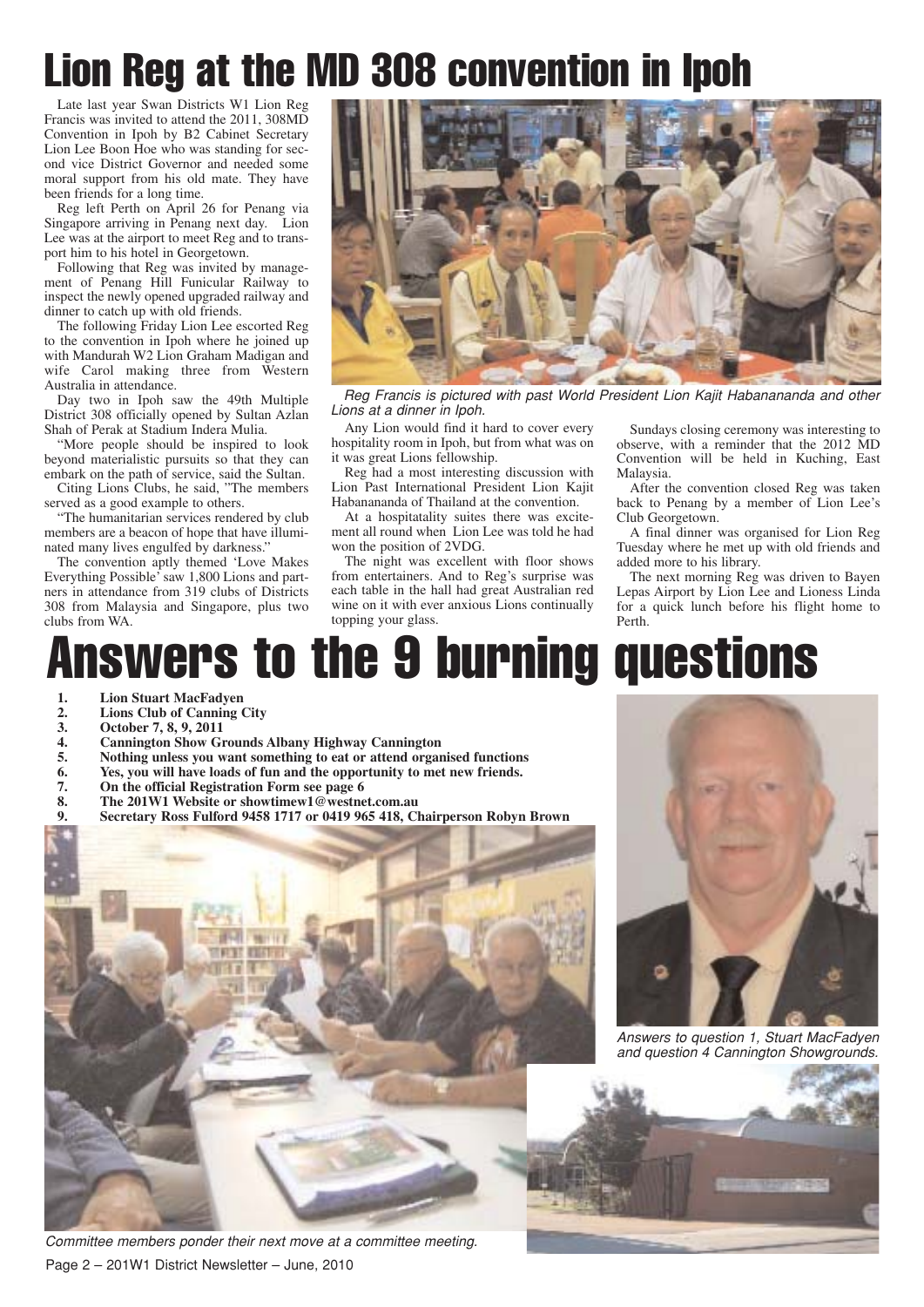## Whitfords Lions cater for guests at Battle of the Coral Sea commemoration

On May 5 the Lions Club of Whitford catered for guests at an event held at Central Park Joondalup to commemorate the anniversary of the Battle of the Coral Sea.

"The Battle of the Coral Sea was a series of naval engagements off the north-east coast of Australia between May 4-8, 1942. It was fought by Allied (United States and Australian) and Japanese aircraft against four different major groups of warships.

Some of the aircraft involved were landbased, but most were from the opposing aircraft carriers. It was the first aircraft carrier battle ever fought, and the first naval battle in which the opposing forces of surface ships at no stage sighted or fired at each other. All attacks were carried out by airplanes. It is also the largest naval battle that has ever been fought off Australia's shores. The battle was significant for two main reasons:

it was the first time in World War 2 that the Japanese experienced failure in a major operation; and the battle stopped the Japanese seaborne invasion of Port Moresby.

For many people this was the `battle that saved Australia'. This is an exaggerated claim, but there is some validity to it. The battle certainly seemed more significant at the time than modern history books rate it.

Sixty years on it is easy to see the apparent inevitability of what actually happened. But we

### Bull Creek Rememberance Ceremony Sunday July 29

Each year on National Tree Day, the Bull Creek Lions Club host a special ceremony to remember newly departed Lions and their partners.

For each person nominated a tree is planted and a plaque with the name and club mounted next to the tree. The site is a section of the Richard Lewis Park on the corner of Bull Creek Drive and Camm Avenue in Bull Creek, opposite the RAAFA facility.

The idea for a Lions Memorial Park came from Bull Creek Lion PDG Bill Robertson. After a short service, family members plant a tree and place a plinth/plaque in the park. Fellowship and refreshments follow.

Approximately 46 Lions Clubs from W1 and W<sub>2</sub> Districts and one UK Club are associated with the plantings. Since October 1999, 205 trees and plinths/plaques have been planted to honour the contribution made by Lions and their partners who have passed away.

The 2010 ceremony was attended by more than 100 Lions, family and friends. Plinths and trees were planted for 20 Lions or their partners including Lion Frank Mansfield of Bull Creek Lions, and Lion Gino Martatea of Brunswick Lions Club who constructed the wooden garden bench erected in the park.

Mandurah Lions Graham Bateman a licensed surveyor and Barry Sutton have prepared a detailed map and list of everyone commemorated at the park. Each plinth will be numbered as per the map, which is available from the Bull Creek Club.

Further details Bull Creek Lion Terry Johnson email: brontejo@iinet.com.au

need to try and understand what it was like at the time, and to appreciate the great variety of factors that contributed to the outcome-including poor communications and intelligence creating uncertainty, variable weather conditions, the vulnerability and slowness of massive

ships, the human weaknesses and strengths of crew and pilots, the limitations of technology and equipment, and the bravery or lack of it of the men involved." source: Robert Lewis http:/lwww.anzacdav.orb.au/history/ww2/bfa/c oralsea.html

## International youth arrive on July 2

The Lions Youth Exchange Program will be well supported in 2011 when seven young European youth from Germany, Switzerland, Italy and Slovenia arriving in Western Australia on 2 July are hosted by five families and Clubs in W1 District.

Neuweiler family Dongara Denison Lions Lowe family Yanchep Two Rocks<br>Murphy family Lesmurdie Lions Lesmurdie Lions Thomson family Canning City Lions<br>
Collins family North Beach Lions North Beach Lions

The visitors are aged between 16 and 21 years. As well as living with our host families, they will fly to the eastern states to participate in one of four Australian Lions Youth Camps operating in the Whitsundays, Newcastle, Sunshine Coast and Melbourne.

The families are looking forward to hosting the youths and showing them some of beautiful WA while here.

Any Clubs interested in hosting youth as a club project can learn more from the national youth exchange website – www.lionsclubs.org.au/ye.

**–Dale Thomson,**

**District 201W1 Youth Exchange Chair 2010-2011**



### **Volunteers needed for Cancer Council's Daffodil Day**

The Cancer Council of WA is looking for volunteer support from the WA community. Already they have the support of some Lions clubs and other community service groups, however they always need more.

Daffodil Day is Cancer Council's annual flagship event and all money raised from the campaign in WA will help fund vital cancer research, education and prevention programs, and support services for those touched by cancer in the State. The daffodil is the international symbol of hope for those touched by cancer as it represents new life and strength - blooming in spring after a long cold winter.

Are you a leader? The year is going fast and Daffodil Day is just around the corner. Cancer Council is looking to recruit shopping centre coordinators in suburban and regional areas for the week commencing Monday, August 22. Larger shopping centres may have stalls for up to five days however, most centres are only one or two days, generally Thursday, Friday or Saturday.

Shopping centre coordinators are responsible for the merchandise (which we have delivered to your home), rostering volunteers/friends/family and banking funds at the end of the day. You are not required to be at the centre all day, but you are asked that you are there for the set up and closure of your stall. For the times that you are not available, you will need to roster another volunteer who is able to act in your place.

By selling Daffodil Day merchandise and collecting donations you will be helping in the fight against cancer. All funds raised in WA stay in WA and go towards funding research, education and prevention programs and support services for breast cancer patients and their families.

Please call Mary Henderson on 9212 4302 or email mailto:mhendserson@cancerwa.asn.au to discuss your availability.

## MD Convention, Cancer Institute websites up and running

Lions the 2012 MD Convention website is up and running, if you take the time to have a look at it, we will be adding to it as required, the video highlighting Perth was made by PDG Keith Jones and his son and was released at the Launceston Convention.

Can you make sure members within your clubs are aware of this site please.

Bill & Kaye Robertson P 08 93321867

F 08 93321208 M 0409294880 E Billnwk@bigpond.net.au

The Lions Cancer Institute web site is up and running now **lionscancerinstitute.org.au** check it out at your leisure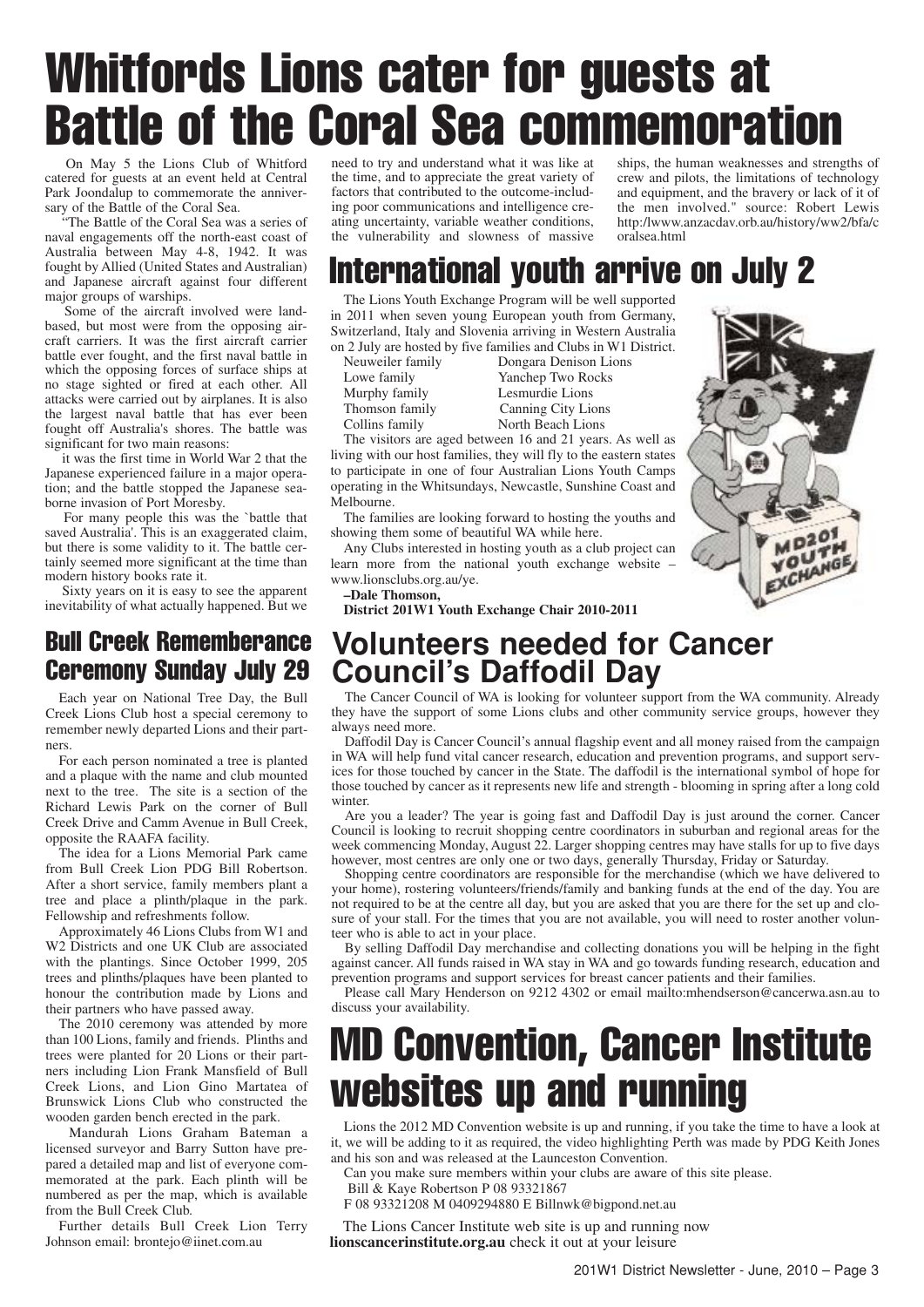## Claremont-Nedlands nett \$11,000 from Sportsmen's Lunch



TOP: Claremont-Nedlands President Paul Wyndham address the luncheon attendees. MIDDLE: Forrestfield-High Whycome Lion Ray Zinner and Bull Creek Lion Rob Davies display and Eagles footy jumper. BELOW: Claremont-Nedlands Lions Dirk Avery and Patsy Wyndham with a young quest.



![](_page_3_Picture_4.jpeg)

### **SERVICE AWA** GOING FREE TO GOOD HOMES

**Do you know a person that has done good within the community and is not a Lion?**

If you know of anybody that fits this description please contact me for an application form, or go to the Lions Exemplary Service Award website and print out the form. Complete it and send it to me. Then I will gladly work on getting a plaque ready for that person.There has to be plenty of deserving public spirit minded people out there particularly with all the disasters that have been going on lately.

I am feeling a rejected, dejected Lion - So please give me some work to do! –Jill Middlemass, District 201W1 Chairman, Exemplary Service Award. http://lionswa.org.au/page/Exemplary-Service-Awards.aspx Ph: 93420999 Email: jillmiddlemass@westnet.com.au

A very successful twelfth Sportmen's Lunch was held on Friday, June 3 at the Nedlands Golf Club. This was the first time the event had been held there and proved to be a good choice.

It was an excellent venue, good meal, very pleasant surroundings and the number of people present, 125, comfortably fitted into the dining area overlooking the greens.

The guest speaker was Channel Nine's Sports Presenter Michael Thompson who did an admiral job especially when interviewing West Coast Eagles players Dean Cox and Andrew Embley. Michael indicated he would like to do the job again!!!

Also present for the afternoon was Ross Glendinning former North Melbounre, West Coast Eagles and East Perth player. Ross played his last AFL games with West Coast and won many awards in football over the years.

Fundraising in the form of an auction, sports quiz and a phantom football round raffle all contributed to raising funds. The nett result was around \$11,000.

The Nedlands Golf Club are looking forward to hosting the event again next year with the added incentive of offering a round of golf in the morning before the lunch commenced.

Thanks to Paul Wyndham and Lex Thomson for organising this event on behalf of the club. **–Geoff 'Roy the Boy' Warner.**

![](_page_3_Picture_16.jpeg)

![](_page_3_Picture_17.jpeg)

![](_page_3_Picture_18.jpeg)

TOP: Paul Wyndham makes a presenta-<br>tion to Andrew Embly. MIDDLE: tion to Andrew Embly. Claremont-Nedlands Lions Leo McManus and Andrew Porteous check footy quiz answers. Lions Bob Kelly and Lex Thompson in secret mens business.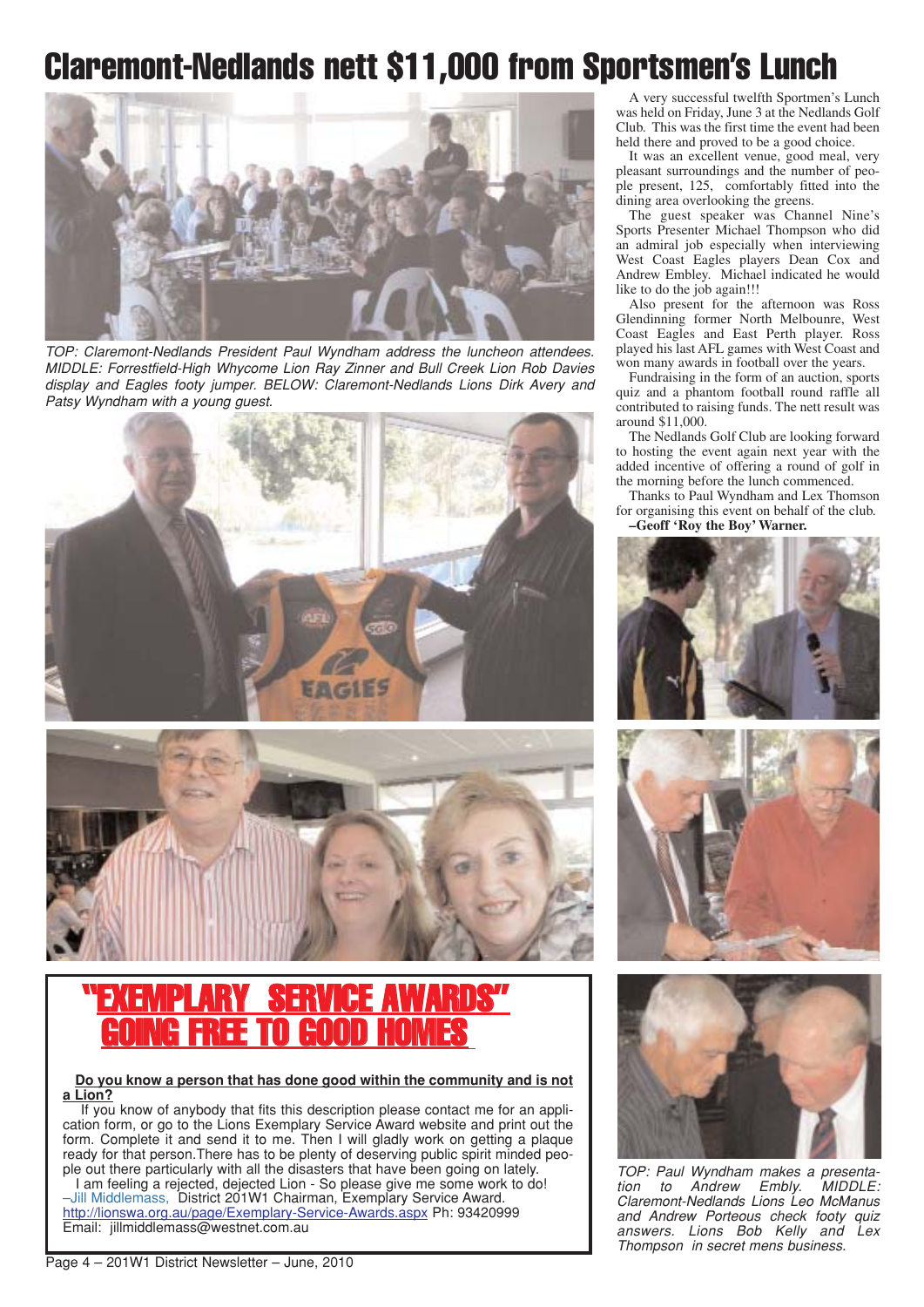# State Leo camp huge success

The State Leo camp was held at Jurien Bay over June 4,5, and 6. That camp has come and gone and what a wonderful time everyone present enjoyed.

We are all so proud of our young Leos who embraced the Leo Camp from the time that they arrived and made it a special occasion for all of us. They were enthusiastically involved in all activities that we had organised and learnt a lot of valuable lessons that will hold them in good stead as they move ahead in their young lives.

Some of the lessons they learnt were the importance of working in a team environment and how this makes tasks so much easier to perform. We held a dinner meeting run by the Leos along the lines of a full Leo District Meeting. Elections were held and all the dinner meeting club officers were elected by the Leos themselves through a secret ballot.

The dinner meeting was organised in such a manner as to discuss actual plans that we would like to put into practice in the coming years. All the Leo Clubs gave reports on their club activities including projects, membership and socials and were involved in the various discussions that we had on the Leo Club Program. Many of our young Leos had never spoken in front of such a big audience and while being very nervous they gave an extremely good account of themselves.

Our Leo Presiding Officer or acting District President Nicholas Buist from Harvey Leo Club while also very nervous really enjoyed his role especially banging the gong to bring the meeting to order when things got out of hand.

Jessica Thompson the 201W2 Leo District Chairman along with Maddie Gillespie our State Leo of the Year representative were the guest speakers at the dinner meeting. Jessica gave an address on her experiences as a Leo and how it has helped her in real live. Both Jessica and Maddie spoke on the Launceston convention and the Leo of the Year competition. As a result of this, indications are that we will have far more Leos entering these competitions in the new Lionistic Year.

Through this meeting they learnt about the importance of public speaking and our plans to help them prepare for our two major competitions the Leo of the Year and the Youth of the Year.

The Jurien Bay Leo Camp has been a huge step towards the ongoing promotion and development of the Leo Club Program in WA. Through our discussions with Leos and Leo Advisors many ideas were presented and plans put in place.

For now though, Jessica and I would like to show our appreciation to everyone for a job well done.

Many Lions Clubs assisted with donations towards the cost of our first Leo Camp and we really appreciate their involvement and support

– Ballajura W1, Moora (Central Midlands Leos) W1, Northam W2, Binningup Waters W2, Mandurah W2 and Kwinnana W2. There may be more Lions Clubs who have made donations and we will thank them all personally and make mention of their kind assistance through our various newsletters and articles.

A special mention to our Leo Advisors, Leigh MacKintosh Carnamah Leos, Maureen Tonkin Central Midlands Leos, Leanne Shaw Harvey Leos and Norman Paini Morley Leos, for taking the time out of their busy schedules to travel and spend the long weekend with us at Jurien Bay. You are the most important asset that we have and we appreciate the time and effort that you are putting into your own Leo

![](_page_4_Picture_13.jpeg)

BANNERETTE DISPLAY: Leo presidents pictured with W1VDG Stuart MacFadyen, Wdistricts Leo chairs Jessica Thompson and Richard Tunmer.

Club and the Leo Club Program year after year. Unfortunately Lorri from Boyup Brook was unable to join us.

All our Leo Clubs were well represented at the Leo Camp and this is a first in the history of the Leo Movement in WA. Rest assured it won't be the last. In total we had 41 Leos from our five clubs in Western Australia.

Sue and Les McDonald were our chief chefs for the weekend. I think the stirring round of applause that they received, aptly showed the appreciation of all Lions and Leos for their sterling efforts. Sue spent a lot of time in the weeks leading up to the camp involved in preparations for the Camp, not only in relation to the catering but also with the printing of documentation and the scavenging of prizes for many of the activities that we had put in place.

A very big thank you to Rob, the president of Harvey Lions Club for standing in at the last moment when Gus Faed fell ill. Rob drove the Leos to Jurien Bay and pitched in and assisted with the barbies and events and with general supervision (His 'call to order' whistles are still ringing in our ears!).

Also to PDG Clive Tonkin for all his assistance over the weekend and especially for his address to the Leos on our Lions organisation - giving them a brief insight into the structure and major projects undertaken by Lions.

A very big thank you to Our District Governor Elect 201 W1 Stuart Macfadyen who joined us on Saturday for lunch and participated in the Saturday afternoon activities. Stuart gave an excellent motivational speech to our Leos that was very well received. Stuart was also involved in a number of creamy activities and Jess and I would like to warn him to watch his back when we are both present at any future function.

Thanks also to the Lion President Noel Wark from Jurien Bay Lions Club who joined us on both evenings. Thank you for your support. The Jurien Bay Lions had a sausage sizzle at their Sunday Morning Swap Meet and our Leos raised \$100 for them through a raffle – this was our first joint WA Leo Project.

We would also like to thank District Governor 201 W2 Terry Gray and DGE 201 W2 Peter Lamb for the phone calls and e-mails of support leading up to the Leo Camp. Also to District Governor 201 W1 Bill Laundy for his support.

And finally but by no means least my wife Jill for her assistance before and over the weekend and for all her advice on matters relating to the Leo Club Program. We have

been a great team for more than forty years. She took over a thousand photos. Once we have all the photos from the Leo Clubs we are planning to put together a DVD on the Leo Camp with the very best ones for distribution here and the Eastern States. We will also be starting to put together information onto memory sticks that can be used in presentations to Lion Clubs, prospective Leo Clubs and schools. We will also be doing a number of photo books to be used in our presentations.

We have also asked for feedback from all the Lions, Leo Advisors and Leos that will help us with our future planning. We have especially asked our Leos to put in their own writing their experiences at the camp so we can pass this information on to our Lions.

**Newsletter**

Jess and I will also be putting together a Newsletter on the Jurien Bay Leo Camp in the next few weeks for distribution to all our Lions Clubs.

From all reports that we are hearing through Leo Advisors and Leos on facebook, they are already planning for our next camp that will be held at Myalup Pines. More information will be sent in the coming weeks.

While we have made huge progress over the weekend there is still a lot of work to carry out and we believe that this weekend has given us the guidance to put many of the discussed plans into practice.

This includes a second Leo Camp in Myalup Pines during Oct/Nov. We will hold our Leo of the Year District Finals for both W1 and W2 at this Leo Camp. Our State Leo of the Year finals will be held at our planned Mini Convention/Leo Camp next year in March. We will be investigating the possibility of having two to three District finalists from each District going through to the State competition.

We will investigate the setting up of an internal Australian wide Youth Exchange program for Leos.

We talked about setting up an inter District Leo Committee to help run Leos in Western Australia. This committee will be run along the lines of a full District Council. We promoted both our District and Multiple District Conventions. The above is just a brief overview on what we discussed throughout the weekend and there will be more to follow.

To end of this article we would once again like to say a very big and heartfelt THANK YOU from both Jessica and myself to everyone that was involved in our first ever Leo Camp.

**–Richard Tunmer, Jessica Thompson, W-Districts Leo Chairpersons.**